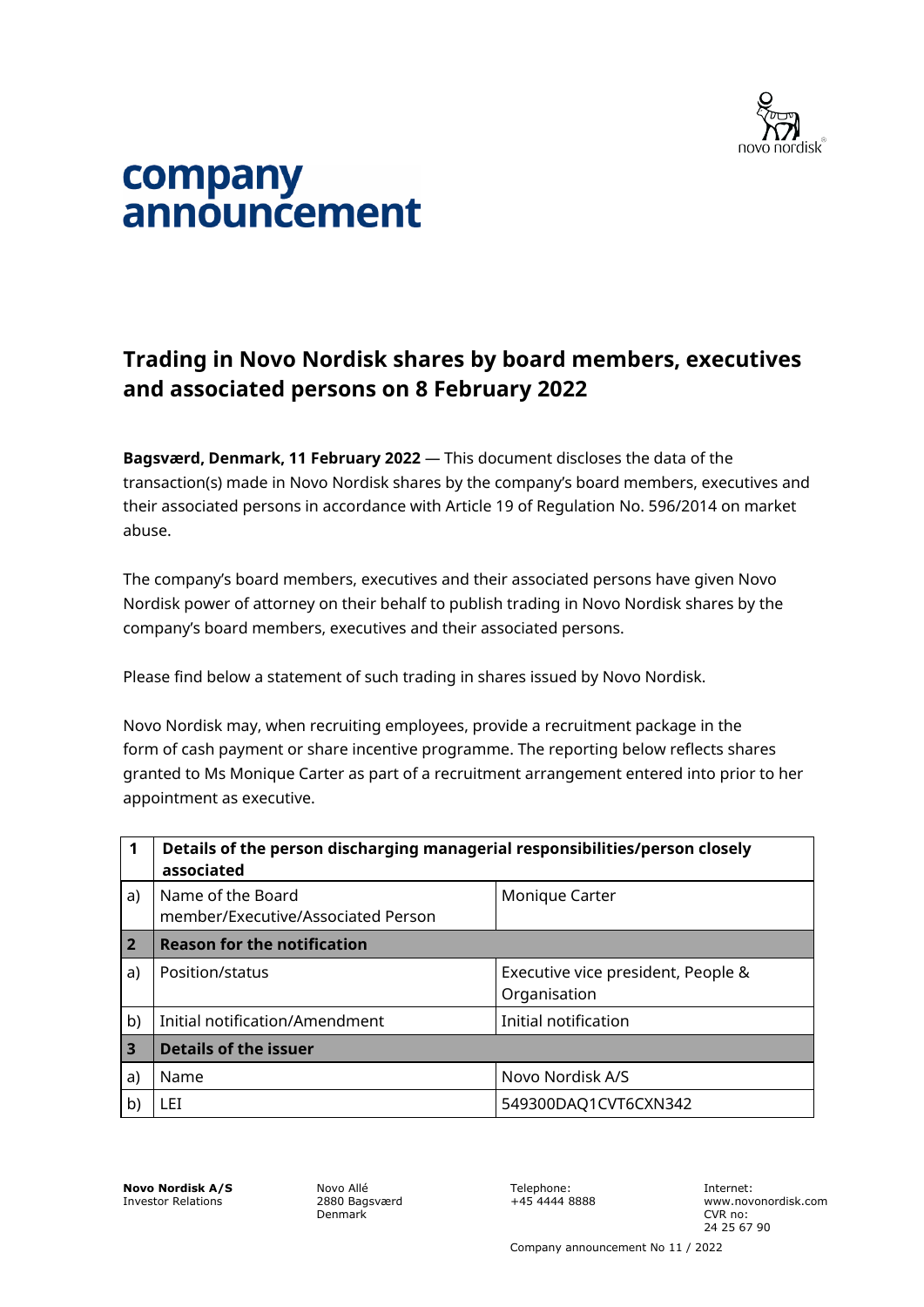| $\overline{4}$ | <b>Details of the transaction(s)</b>                            |                                             |  |
|----------------|-----------------------------------------------------------------|---------------------------------------------|--|
| a)             | Description of the financial instrument,<br>type of instrument, | <b>Shares</b>                               |  |
|                | Identification code                                             | Novo Nordisk B DK0060534915                 |  |
| b)             | Nature of the transaction                                       | Other transaction (acquisition of shares in |  |
|                |                                                                 | accordance with the recruitment package)    |  |
| C)             | Price(s) and volume(s)                                          |                                             |  |
|                |                                                                 | Price(s)<br>Volume(s)                       |  |
|                |                                                                 | <b>DKK 0.00</b><br>$3,025$ shares           |  |
|                |                                                                 |                                             |  |
|                |                                                                 |                                             |  |
| d)             | Aggregated information<br>Aggregated volume<br>Price            | 3,025 shares<br><b>DKK 0.00</b>             |  |
| e)             | Date of the transaction                                         | 2022-02-08                                  |  |
| f)             | Place of the transaction                                        | Outside a trading venue                     |  |

# **Definitions and background information:**

# **Publication**

Publication shall take place no later than three working days after the trading by board members, executives or their associated persons. Publication is only required when the total amount of transactions of a specific board member/executive or his/her associated persons in any one calendar year has reached EUR 20,000 (calculated individually).

# **Who are board members, executives and associated persons?**

Board members and executives are members of the Board of Directors and Executive Management, respectively, of Novo Nordisk A/S. Associated persons are defined as the following persons associated to a board member/executive: 1) spouse or cohabitant, 2) children under the age of 18 years, 3) Other relatives defined as brothers, sisters, parents, grandparents, children, grandchildren, cousins etc. who have shared the same household with a board member or executive for a period of at least one year on the date of the given transaction and 4) any legal persons, trust, or partnership, the managerial responsibilities of which are discharged by a board member/executive or by a person referred to in items 1)-3) above, or which is directly or indirectly controlled by such a person, or which is set up for the benefit of such a person, or the economic interests of which are substantially equivalent to those of such a person.

# **What is trading/transaction?**

Trading is any kind of transaction, including shares and share related securities purchased or otherwise acquired, sold or otherwise disposed, gifts, mortgages, heritage and grants, allotments and exercise of options.

**Novo Nordisk A/S** Investor Relations

Novo Allé 2880 Bagsværd Denmark

Telephone: +45 4444 8888 Internet: www.novonordisk.com CVR no: 24 25 67 90

Company announcement No 11 / 2022